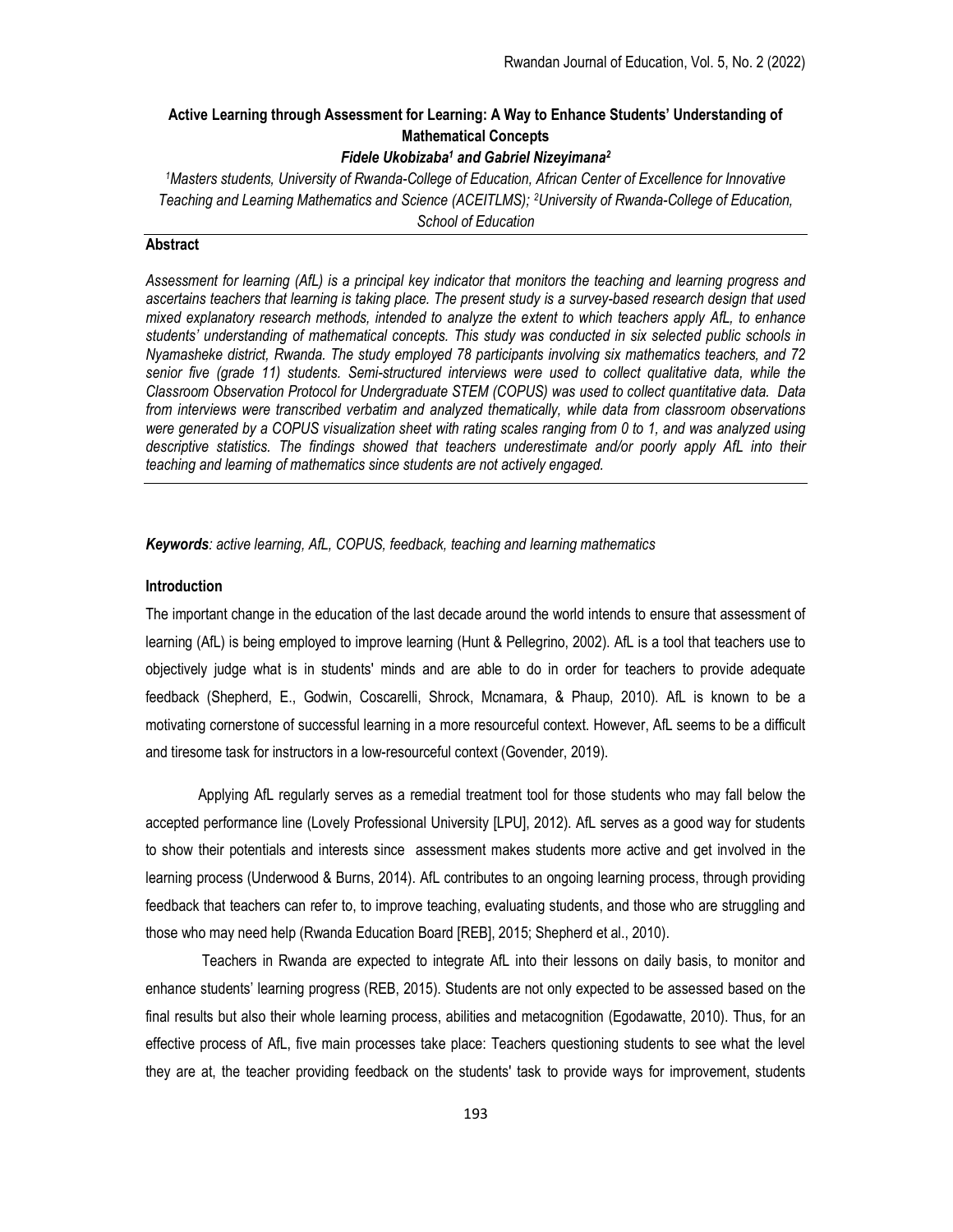understanding of what a successful work look like, students become more independent by taking part in peer and self-assessment, and summative assessments such as test or exams to help students improve (O'leary, Lysaght, & Ludlow, 2013).

This study was guided by cognitive learning theory as initiated by Edward Chace Tolman in 1920 and adopted as a learning theory in the early twentieth century (Yilmaz, 2011). Cognitive learning seeks the ways learners are taught to develop their thinking ability in interacting with the environment and is built on students' prior knowledge that is relevant and meaningful (Powell & Kalina, 2009). Through this theory, teachers provide exciting learning environments, interactions, opportunities, tasks, and instructions that foster a deep understanding of the content being taught (Walshaw & Anthony, 2008). Therefore, mathematics teachers in Rwanda are expected to cope with teaching practices that consider an individual student's ability to learn as far as students' cognitive structure is concerned (Yilmaz, 2011).

Although several times REB has provided training to primary and secondary school teachers about the effective implementation of Competence Based Curriculum (CBC) (Ndihokubwayo & Murasira, 2019) which emphasizes the use of AfL and assessment. For instance, in 2016, the first phase of the CBC training on the introduction of CBC and the rationale of changing from knowledge to competency-based teaching approach was conducted. In 2017, phase two training on CBC implementation was also conducted. In 2018, pieces of training about enriching sector-based trainers in CBC understanding took place with the intention for trainees to go and train their fellow teachers in respective sectors. Furthermore, in the same year (2018), CBC training on assessment (as phase three) was conducted (Ndihokubwayo, Nyirigira, Murasira, & Munyensanga, 2021).

Despite this bunch of training, the recent study conducted by Byusa et al (20200 in Rwanda showed that there is still a gap in how teachers in Rwanda implement CBC since students are not significantly engaged in their learning subjects (Byusa, Kampire, & Mwesigye, 2020). Most of Rwandan teachers within schools still practice traditional assessment which is dominated by assessing students for national examinations (Ngendahayo, 2014; Nizeyimana, 2003). Therefore, this study was conducted to assess mathematics teachers' implementation of active learning through the effective use of AfL, to improve students' understanding of mathematics. The findings from the study can potentially contribute to the provision of significant implication for future training of Rwandan mathematics teachers and policy-making.

## Methodology and procedures

This study is a survey-based research design that used mixed explanatory research methods, to combine qualitative and quantitative data for triangulation purposes (Creswell, 2014). It was carried out within Nyamasheke district, Western Province, Rwanda. Nyamasheke district was selected based on the National Institute of Statistics of Rwanda report on Integrated Household Living Conditions Survey (IHLCS) thematic report Education, where Nyamasheke district was repeatedly ranked among the last districts with the lowest quality of education (National Institute of Statistics of Rwanda[NISR], 2012).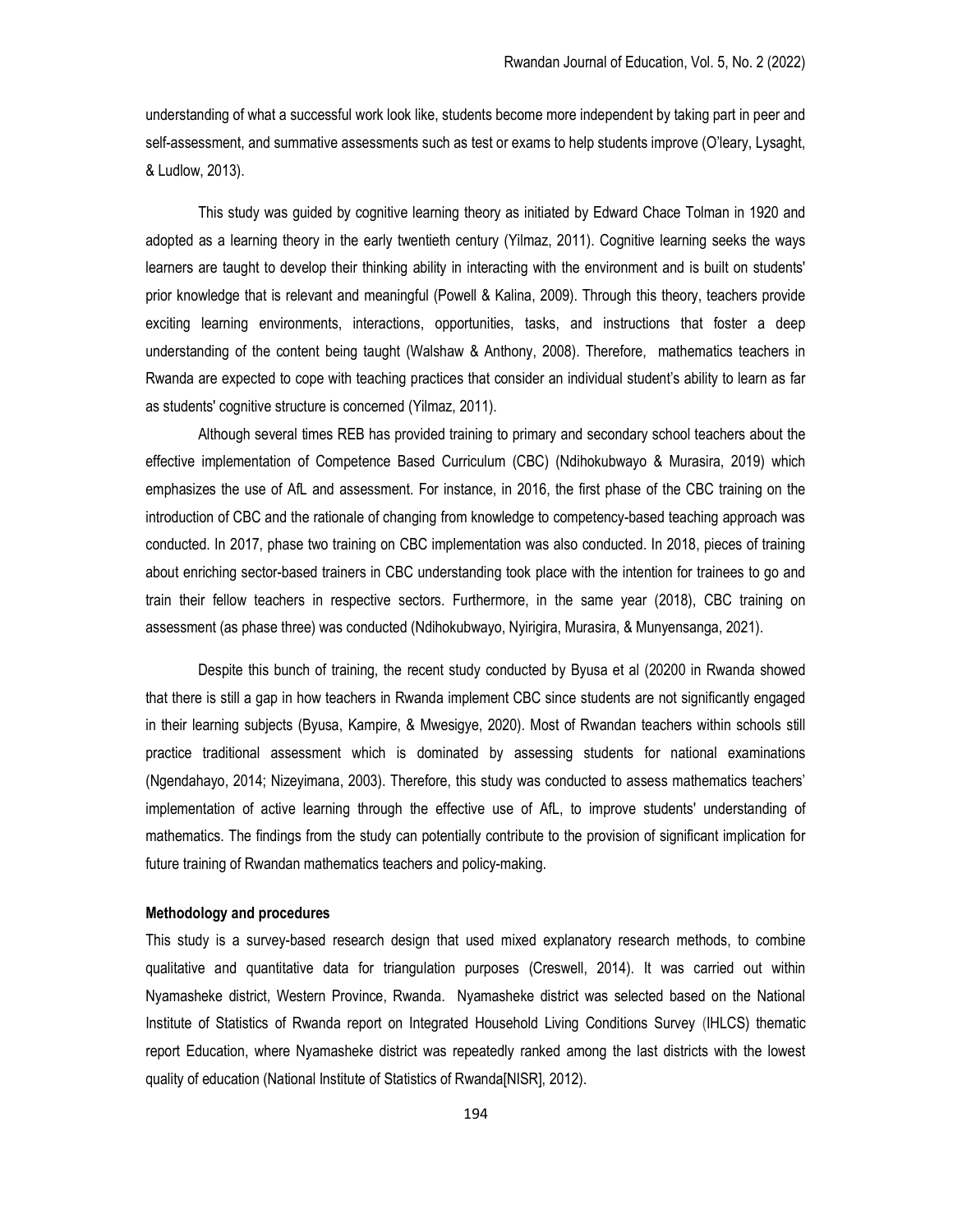The target population of the study was composed of mathematics teachers and secondary school students who have mathematics among their learning subjects within 56 public secondary schools that are enrolled in 56 secondary schools of Nyamasheke district. Semi-structured interviews and classroom observation as data collection tools were collected spontaneously within the six randomly selected schools for saving expenses, time and accessibility issues (Cohen, Manion, and Morrison 2007).

All the schools under this study were government twelve years basic education schools popularly known as (12YBE) public schools, located in rural areas of the Nyamasheke district. At each school, a teacher was purposively selected on the condition that he/she teaches mathematics for senior five students. . Mathematics teachers were involved in the study based on the researcher's area of interest. Therefore, six mathematics teachers were sampled, interviewed, and afterward observed while teaching mathematics. All the observed teachers have a background in education. Five have a bachelor's degree (A0) and one has a Diploma (A1). Similarly, 12 senior five students were randomly selected from one class at each school, and also subjected to the in-depth interview. Thus, 72 senior five students participated in the interview. Students' ages were ranging from 16 up to 24.

The interview questionnaires had two main themes: The teachers' applications of assessments in mathematics lessons, and the role of feedback in increasing students' interest to learn mathematics. These questions were checked for their validity by experts (3 evaluators) from the University of Rwanda, College of Education in view of the study's objectives. To optimize the reliability of transcription of the interviews, the transcripts were sent back to the interviewees, so that they make sure that what was written revealed exactly their views for necessary amendments.

The COPUS protocol which was initially designed for under graduate level was also fitting for the secondary school level (Ndihokubwayo, Uwamahoro, & Ndayambaje, 2021), the reason why it was also adopted for use in this study. A pilot was conducted in one school of the same characteristics as the sampled participants of the study to make the observer familiar with the real classroom observation and conducting interviews.

To avoid agreements due by chance, the IRR was calculated using SPSS. Cohen's Kappa = (AO – AC) / (1 − AC) where OA is the rate of agreement between observers, and AC is the rate of the inter-observer agreement that occurred due to chance. AC is the sum of disagreement products between observers (what was observed by observer-1 only, and what was observed by observer-2 only)(Cohen, 1988). Therefore, the computed Kappa coefficient was 0.85, which is high reliability (Ndihokubwayo et.al, 2021). Besides collecting reliable data, researchers observed teachers teaching three times ( Smith, Jones, Gilbert, & Wieman, 2013). Hence, 24 lessons were observed from the 3<sup>rd</sup> December 2020 until 15<sup>th</sup> January 2021.

All data collected were analyzed in terms of the percentages of the frequency of activity to happen during a lesson. The analysis was done for a combination of the whole observation of 24 lessons. After transcribing data, COPUS visualization generated a graph with corresponding percentages, reflecting students' and instructor's doing that occurred during each 2-minute time interval across the total observed periods.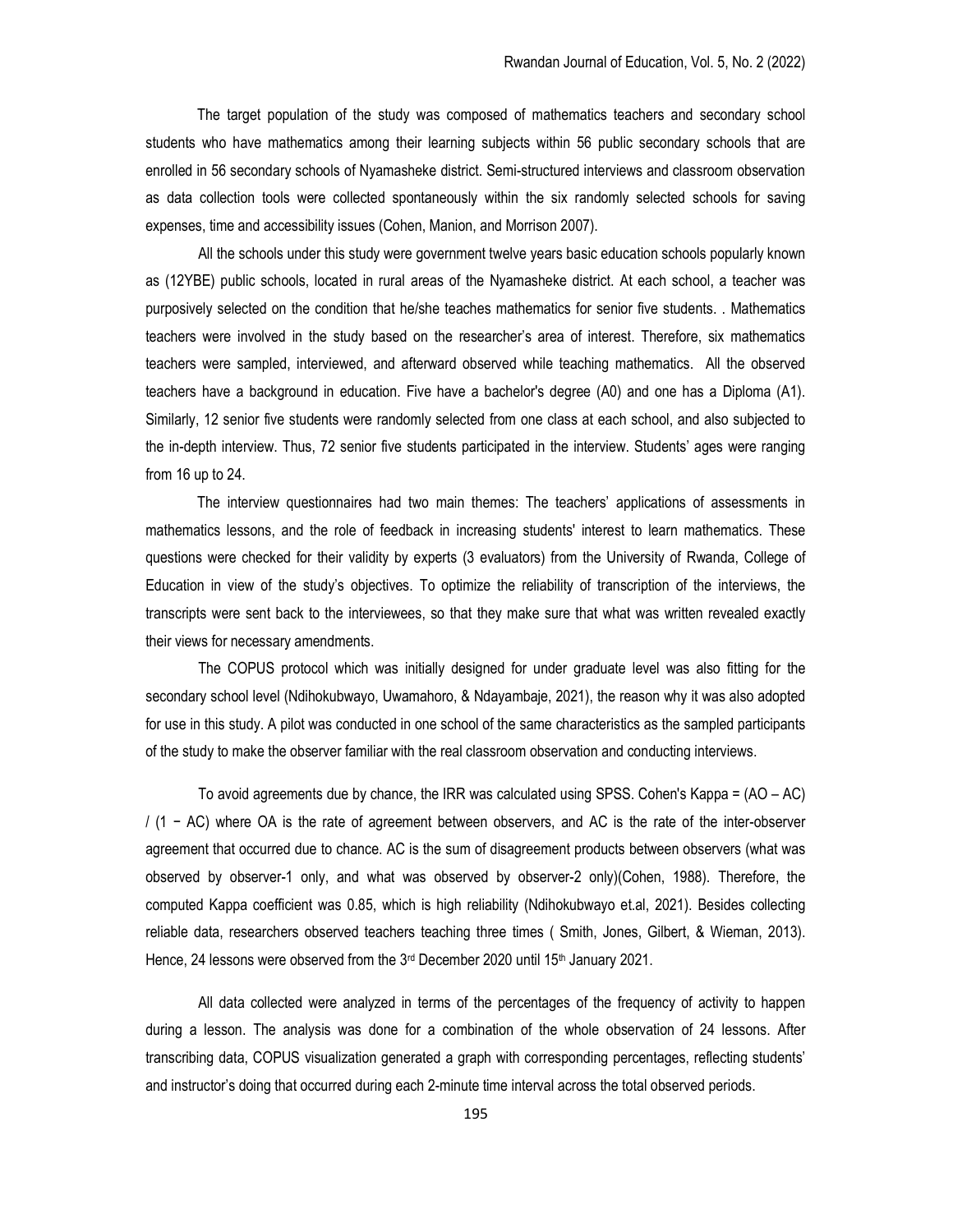#### Data presentation and discussion

The interviewed students said that their teachers ask question(s) to students either at the beginning of the lesson to test their understanding of the previous lesson, or in the middle of the lesson to check their learning progress, or at the end of the lesson to see whether the lesson was understood or while leaving students with homework. Very few students (12 out of 72) reported that their teachers at least write the correct formulas when students have confusing formulas. The results from the study show that the assessment is done regularly. However, not many teachers are interested in providing feedback on students' work showing the area of improvement. O'leary et al. (2013) argued that providing feedback to students is a good track towards improvement, where students can experience what successful work looks like.

Students were also asked during interviews to tell how frequently an exercise, homework, quizzes, and tests are done and how they feel while doing these assessments. The data collected showed that at least three exercises are done within a single lesson; done individually or in collaboration with their teachers. In addition, students pointed out that at least homework is given for every end of the week. Students stated that these activities help them to master the content and prepare for the end-of-unit assessments or exams and enhance their collaborative learning. For instance, a student (6S5) reported that: "Sometimes you cannot feel comfortable to ask the teacher, but when you are left with homework or exercises, then you can feel free to ask your colleagues, and they can explain to you even better than the teacher." Indeed, giving exercises and homework is advantageous for students in a way that it is through these assessments that students seek actively work and get assistance from their peers. Similarly, Ukobizaba, Ndihokubwayo, Mukuka, and Uwamahoro (2019) also reiterated that students can also learn mathematics effectively by receiving assistance from their siblings and peers. The more students do many assessments, the more their level of understanding in mathematics increases, as also supported by the cognitive learning theory that is guiding this study (Yilmaz, 2011).

During an interview with teachers, it was revealed that teachers do not know their roles in AfL administration. For instance, the interviewed teacher (T2) said: "I first finish teaching the whole unit, then; I look for a specific time for doing exercise with students." The majority of the teachers interviewed (four out of six) responded that they only assess students' marks recording in their reports. Another teacher (T3) confirmed this saying that: "My role is to prepare questions and give to the students. I often do not mark. What I want is to make them work". This is a challenge since teachers do not sufficiently grasp the relevance of AfL and how it should be effectively conducted. The ineffective implementation of AfL has negative impacts on students' performance since the students' efforts are not well catered for to improve their performance. This shows that the observed mathematics teachers are unable to carry out AfL effectively.

Effective AfL delivery consists of giving instructions of how the assessment is going to be done, making a follow up to see if students are providing independent answers, marking students' works, providing relevant feedback on students' works, and further taking appropriate measures including providing remediation for those students who are still struggling (LPU, 2012; Shepherd et al., 2010). AfL is a co-constructed activity that involves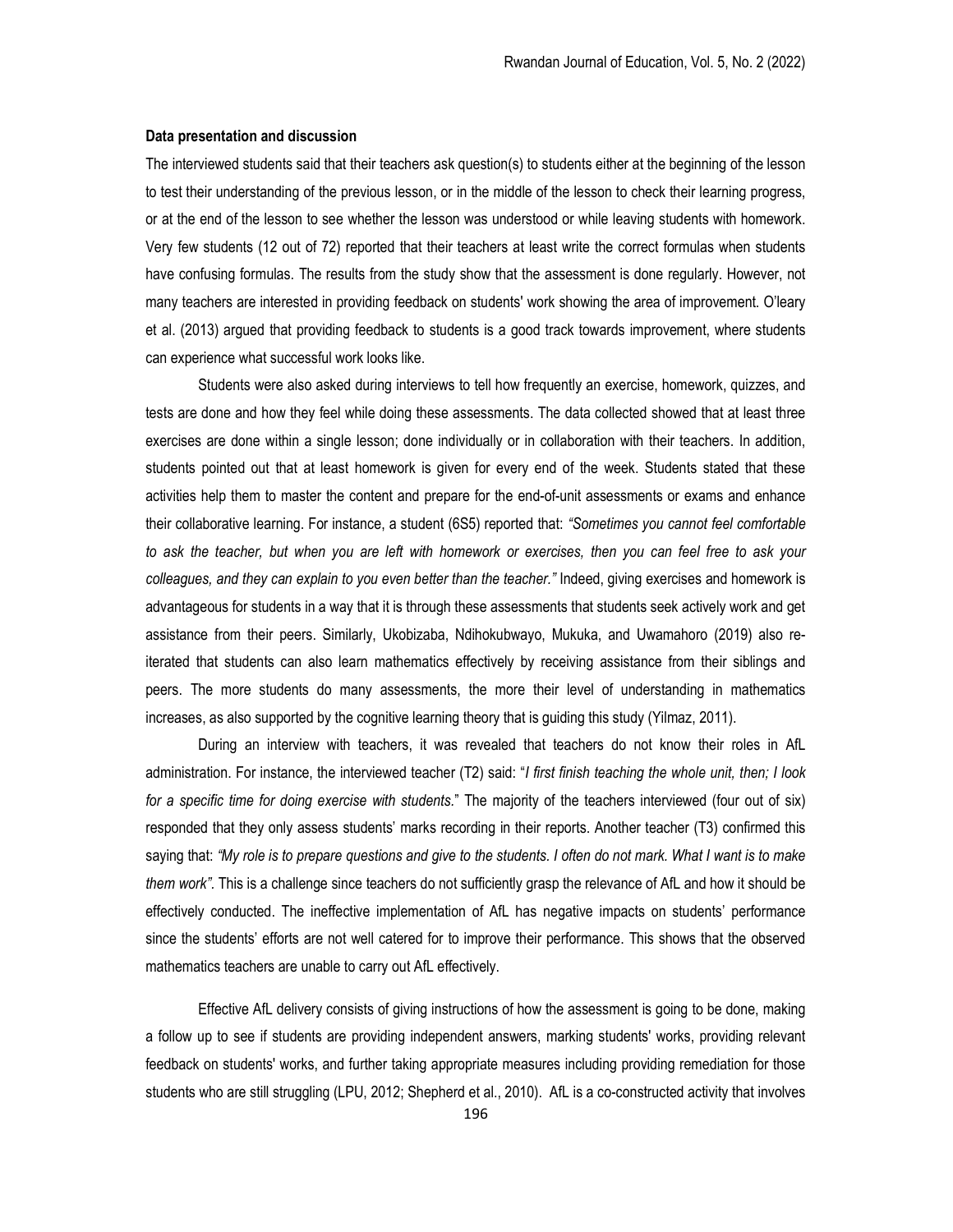teachers, students, and peers, (Govender, 2019), whereby teachers provide instructions that boost students' deep understanding of the subject matter being learned. This is also supported by a cognitive learning theory that states that teachers create an environment of interactions, tasks, and instructions that foster a deep understanding of the content (Walshaw & Anthony, 2008).

The majority of teachers (four out of six) reported that they mark their students and write comments/feedback on students' scripts showing the area of improvement. However, teachers reported that the provided comments are such as: 'Good! Excellent!' etc., making a cross on the wrong answer, or putting a plus or a minus sign where a student may have forgotten to put either sign. For instance, a teacher T3 said: "While marking, I write nothing except correcting and giving marks. When a student gets good marks, I write 'good!' or 'Excellence!' as a kind of motivation".

However, a good comment should be intended to help students to correct their mistakes, errors or misconceptions, and improve on how they provide answers to the given questions (Shepherd et al., 2010). Giving and showing marks to students is not enough if no further measures are taken based on students' results, to improve their performance (Hunt & Pellegrino, 2002; O'leary et al., 2013).

By conducting a classroom observation of 24 lessons (24 periods of 40 minutes each lesson) for six mathematics teachers, a total of 480 segments of 2-minute time intervals were got. Table 1 displays scores and percentages (%) in descending order, showing how frequently a given activity code was marked (scores) compared to the sum of all codes marked. The table shows 25 activities including, 13-students' (1-13) and 12 teacher doing (14-25).

| SN           | Students' doing (activity codes) | <b>Scores</b> | %            |
|--------------|----------------------------------|---------------|--------------|
| $\mathbf 1$  | Listening (L)                    | 149           | 38           |
| $\mathbf{2}$ | Presentation (SP)                | 83            | 22           |
| $\mathbf{3}$ | Answering (AnQ)                  | 72            | 19           |
| 4            | Other (O)                        | 59            | 15           |
| 5            | Working Group (WG)               | 58            | 15           |
| 6            | Thinking (Ind)                   | 44            | 12           |
| 7            | Whole-Class discussion (WC)      | 34            | 9            |
| 8            | Waiting (W)                      | 31            | 8            |
| 9            | Asking (SQ)                      | 10            | 3            |
| 10           | Clicker Discussion (CG)          | 0             | 0            |
| 11           | Other Group (OG)                 | $\mathbf{0}$  | $\mathbf{0}$ |
| 12           | Prediction (Prd)                 | 0             | 0            |

# Table1. Mathematics classroom observation results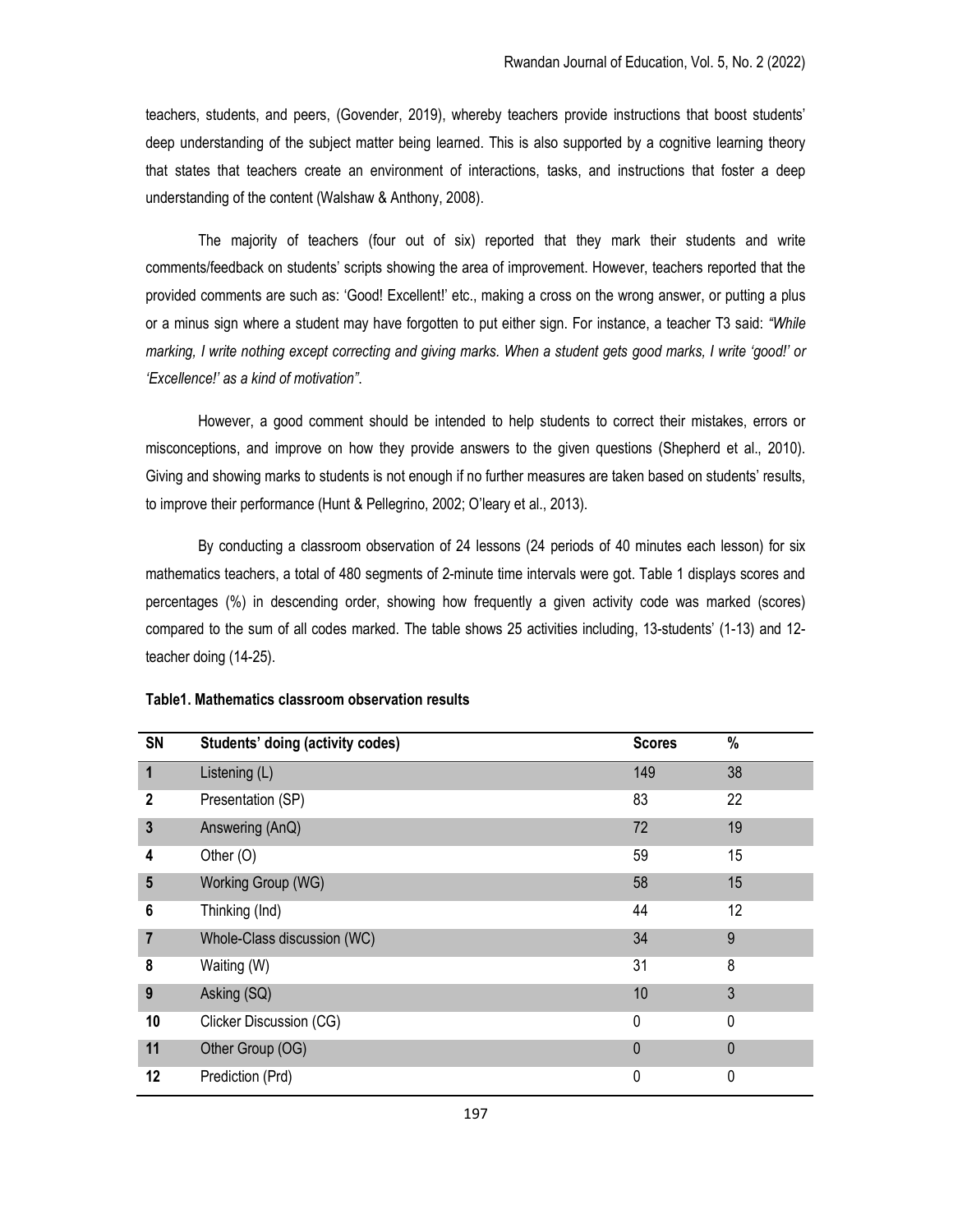| 13 | Test/Quiz (T/Q)                  | $\mathbf{0}$   | $\mathbf 0$    |
|----|----------------------------------|----------------|----------------|
|    | Teachers' doing (activity codes) |                |                |
| 14 | Writing (RtW)                    | 164            | 43             |
| 15 | Lecturing (Lec)                  | 136            | 36             |
| 16 | Posing Questions (PQ)            | 91             | 24             |
| 17 | Follow up (Fup)                  | 57             | 15             |
| 18 | Moving and guiding (MG)          | 42             | 11             |
| 19 | Other $(O)$                      | 34             | 9              |
| 20 | Waiting (W)                      | 28             | $\overline{7}$ |
| 21 | One to one (1o1)                 | 17             | 4              |
| 22 | Demo/Video (DV)                  | 15             | $\overline{4}$ |
| 23 | Answering Questions (AnQ)        | 12             | 3              |
| 24 | Administration (Adm)             | $\overline{2}$ | $\overline{1}$ |
| 25 | Clicker Question (CQ)            | $\mathbf 0$    | $\mathbf{0}$   |
|    | Overall                          | 1138           | 26             |

Source: Primary data

With the results presented in Table 1 above, it is shown that students spent a lot of time (38%) listening to the teachers' instructions. On the other hand, a lot of time (36% and 43%) was used by teachers lecturing and writing on the blackboard respectively. The activities like Clicker Discussion (CD), Other Group (OG), Prediction (Prd), Test/Quiz (T/Q), and Clicker Question (CQ) did not occur throughout the all observed lessons.

These results show clearly that students in mathematics lessons were not sufficiently and actively engaged in the lesson. Indeed, if a teacher maximizes the time lecturing and writing on the blackboard, an occurrence of interacting with students and posing questions to test whether learning is taking place is dismissed. Thus, AfL is not applied as expected. The low involvement of the students in the lesson was also found by Byusa et.al (2020), whose COPUS-based results showed that students learn passively in chemistry. Thus, teachers need to be ensured to what extent the content taught has been understood by students during instructions (Shepherd et al., 2010).

Besides, the COPUS visualization generated the graph with the corresponding percentages of the activities that are grouped into eight collapsed or merged activities (Smith et al., 2013). The collapsed codes (merged activities) from Table 1 generated new terminology of activities (see Figure 1). For students, the merged activities are: Receiving, talking to class (answering, asking, whole-class discussion and presentation), working (thinking, clicker discussion, working group, other groups, prediction, and test/quiz), and others (waiting and others). For instructors, the merged activities are presenting (lecturing, writing, and demo/video), guiding (follow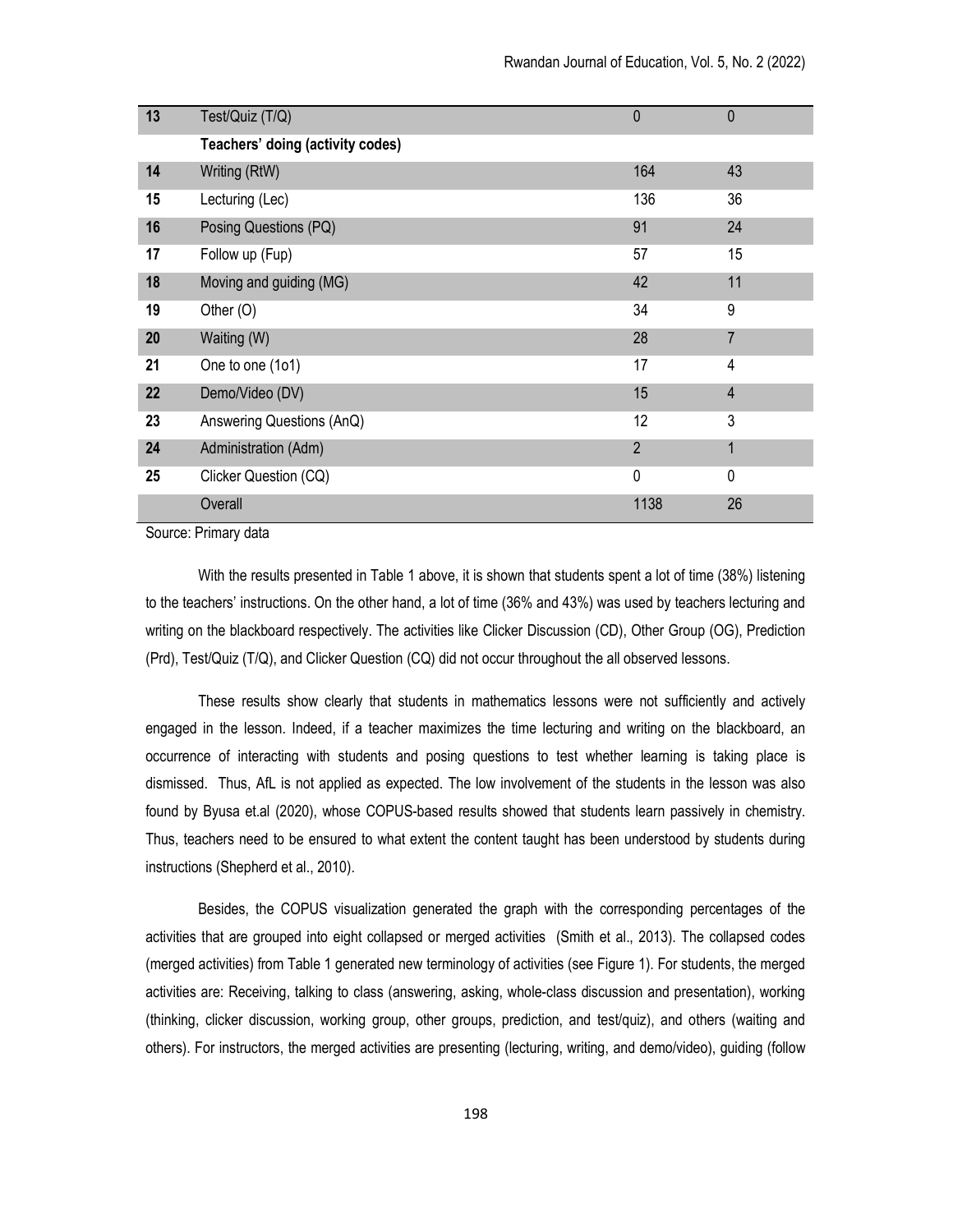up, posing questions, clicker question, answering questions, moving and guiding and one to one), administrating, and others (waiting and others).



## Figure1. Mathematics classroom observation results with collapsed codes

From Figure 1 above, the results showed that teachers spent much time presenting (22%) and only 15% of the time was used by students doing classroom activities. However, the results showed that teaching and learning mathematics appeared to be collaborative whereby much time (25%) was used by the teacher while guiding students.

These results are in line with the results presented in Table 1 that showed that students were not actively engaged. If a teacher uses the maximum time of presenting the content being taught, then students become passive listeners to the teacher talking. That is why, the effective implementation of AfL implies actively involving students in constructing their knowledge, whereby students are given opportunities to assess their learning progress throughout the lesson (Egodawatte, 2010). It is through AfL that students interact with teachers every minute (O'leary et al., 2013) as they are learning.

The above results from interviews and classroom observation showing that teachers do not effectively apply AfL, may be attributed to fact that: firstly; teachers lack sufficient pedagogical knowledge related to how they can actively engage the students in their teaching and learning as well as providing constructive feedback on the students work;

Secondly, teachers do not effectively apply AfL due to the heavy load they have. To this end, teachers spend more time in an attempt to finish the program and thus ignore students' understanding of the concepts;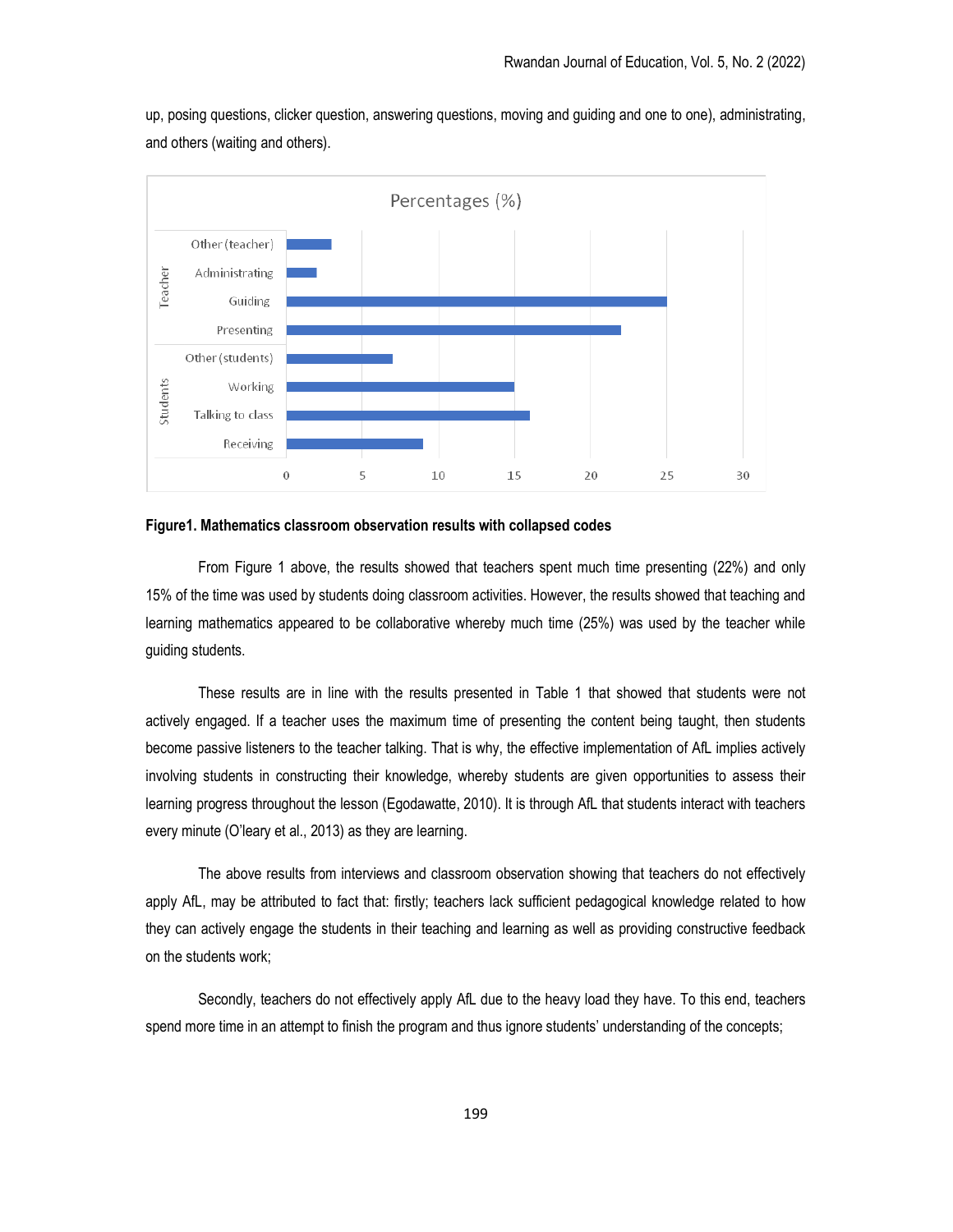Thirdly, large class size is another contributing factor for ineffective implementation of AfL. It is difficult for teachers to individualize the lesson by providing the feedback to each and every students' work, once the class is too large.

## Conclusion

This study aimed at assessing mathematics teachers' implementation of active learning through the effective use of AfL to improve students' understanding of mathematical concepts. AfL was found to be a motivating factor to learn mathematics since it actively involves students in constructing their knowledge and enhances collaborative learning.

However, the analysis of the results from classroom observation showed that students are not actively involved in learning, which implies the underestimating and/or poor implementation of AfL by mathematics teachers. The results from students' and teachers' semi-structured interviews revealed that the comments or feedback provided on students' works are informative enough to make students improve their level of understanding of mathematical concepts.

This study was limited to a small geographical scale of Rwanda. Thus, the results may not be necessarily generalized on the country level. The data collected was also limited to senior five students. Thus, the results may not be generalized to all mathematics teachers and students doing mathematics. Based on the study's results and limitations, the present study recommends that (i) mathematics teachers should minimize time spent on lecturing and writing, and instead deliver their lessons in a way that makes students get actively involved in a lesson, (ii) mathematics teachers should provide students with constructive feedback or comments that enhance their understanding of mathematical concepts, and (iii) further studies can be conducted on a large scale of the country involving also other students of different educational levels to generalize the findings at the national level.

## References

- Byusa, E., Kampire, E., & Mwesigye, A. R. (2020). Analysis of Teaching Techniques and Scheme of Work in Teaching Chemistry in Rwandan Secondary Schools. Eurasia Journal of Mathematics, Science and Technology Education, 16(6). https://doi.org/10.29333/EJMSTE/7833
- Cohen, J. (1988). Statistical Power Analysis for the Behavioral Sciences (2nd Ed.). Lawrence Erlbaum Associates, Publishers.
- Cohen, L., Manion, L., & Morrison, K. (2007). Research Methods in Education (6th ed.). Routledge. Taylor & Francis Group. London.
- Creswell, W. J. (2014). Research Design: Qualitative, Quantitative, and Mixed Methods Approaches (4th). SAGE.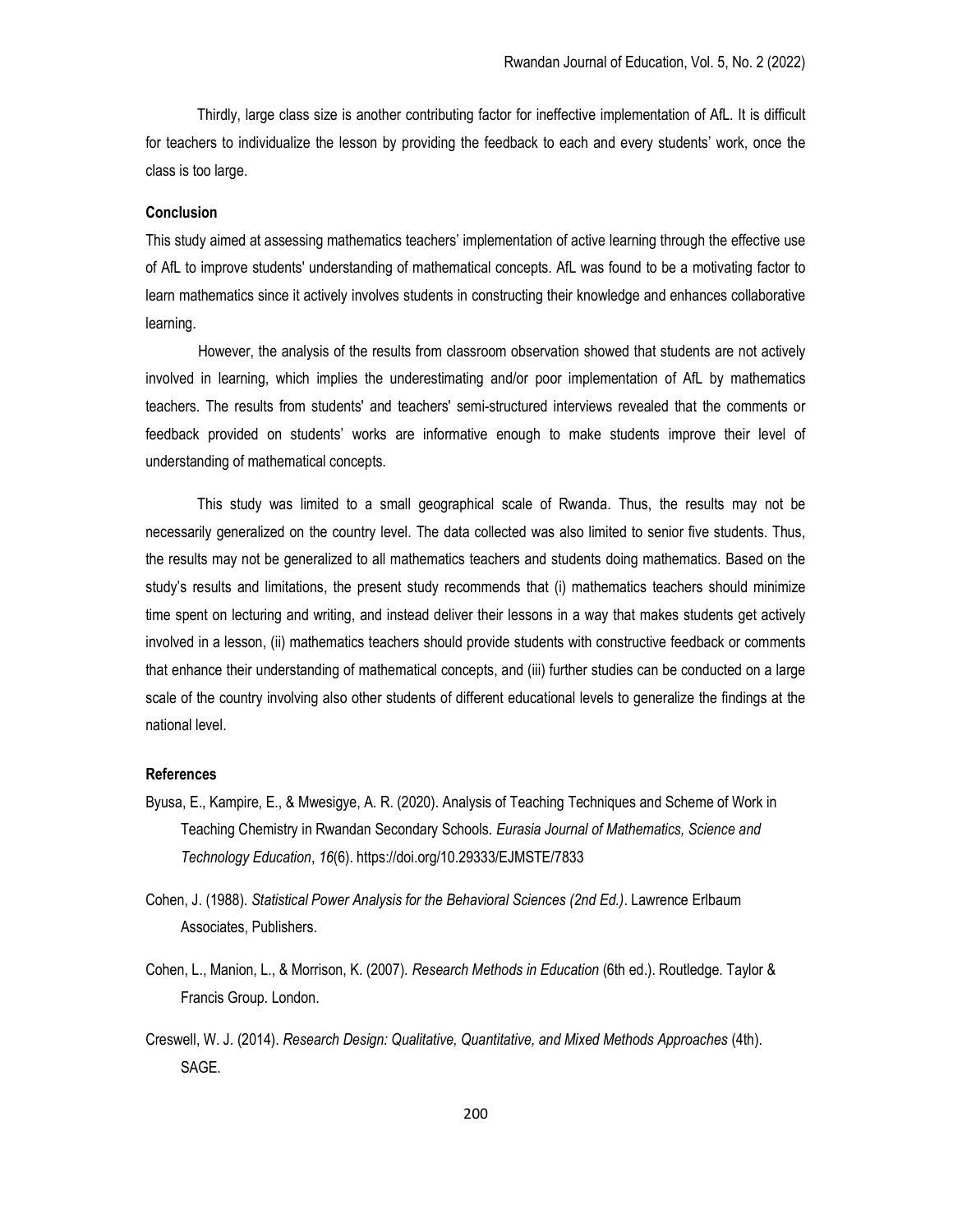- Egodawatte, G. (2010). A Rubric to Self Assess and Peer assess Mathematical Problem Solving Tasks. Acta Didactica Napocensia, 3(1), 75–88.
- Govender P. (2019). Formative assessment as ' formative pedagogy ' in Grade 3 mathematics Introduction : Towards a formative pedagogy. South African Journal of Childhood Education, 9(1), 1–12.

Lovely Professional University. (2012). Educational Measurement and Evaluation. Pagwara. Punjab.

- National Institute of Statistics of Rwanda. (2012). EICV3 District Profile: Nyamasheke. Available at http://statistics.gov.rw/sites/default/files/publications/a45cb0b0-4295-4fca-97b0- 09604a6eb0fc/Nyamasheke.pdf. Retrieved on 22.04.2020
- Ndihokubwayo, K., Nyirigira, V., Murasira, G., & Munyensanga, P. (2021). Is Competence-Based Curriculum well Monitored? Learning from Rwandan Sector Education Officers. Rwandan Journal of Education, Vol. 5, No. 1
- Ndihokubwayo, K., & Murasira, G. (2019). Teachers' training college learners' expectations for their future teaching. LWATI: A Journal of Contemporary Research, 16(2), 1–10. https://doi.org/https://www.ajol.info/index.php/lwati/article/view/185978
- Ndihokubwayo, K., Uwamahoro, J., & Ndayambaje, I. (2021). Classroom Observation Data Collected to Document the Implementation of Physics Competence-Based Curriculum in Rwanda. Data in Brief. https://doi.org/10.1016/j.dib.2021.107055
- Ngendahayo, E. (2014). Rethinking Rwandan higher education assessment system and approaches. Rwanda Journal of Education, 2(2), 31–47.
- Nizeyimana, G. (2003). Teacher perceptions of the impact of public examinations on curriculum practices: A survey in two districts of Kigali city, Rwanda (Unpublished Dissertation), University of Natal, Pietermaritzburg, South Africa.
- O'leary, M., Lysaght, Z., & Ludlow, L. (2013). A Measurement Instrument to Evaluate Teachers' Assessment for Learning Classroom Practices. The International Journal of Educational and Psychological, 14(2). https://doi.org/10.13140/2.1.1289.0241
- Powell, K. C., & Kalina, C. J. (2009). Cognitive and Social Constructivism : Developing Tools for an Effective Classroom. Education, 130(2), 241–250.
- Powell, Katherine C., & Kalina, C. J. (2009). Cognitive and social constructivism: Developing tools for an effective classroom. Education, 130(2), 241–250. https://doi.org/10.1037/0022-0663.93.3.571

Rwanda Education Board. (2015). Teacher Training Manual: Roll out of the Competence-Based Curriculum.